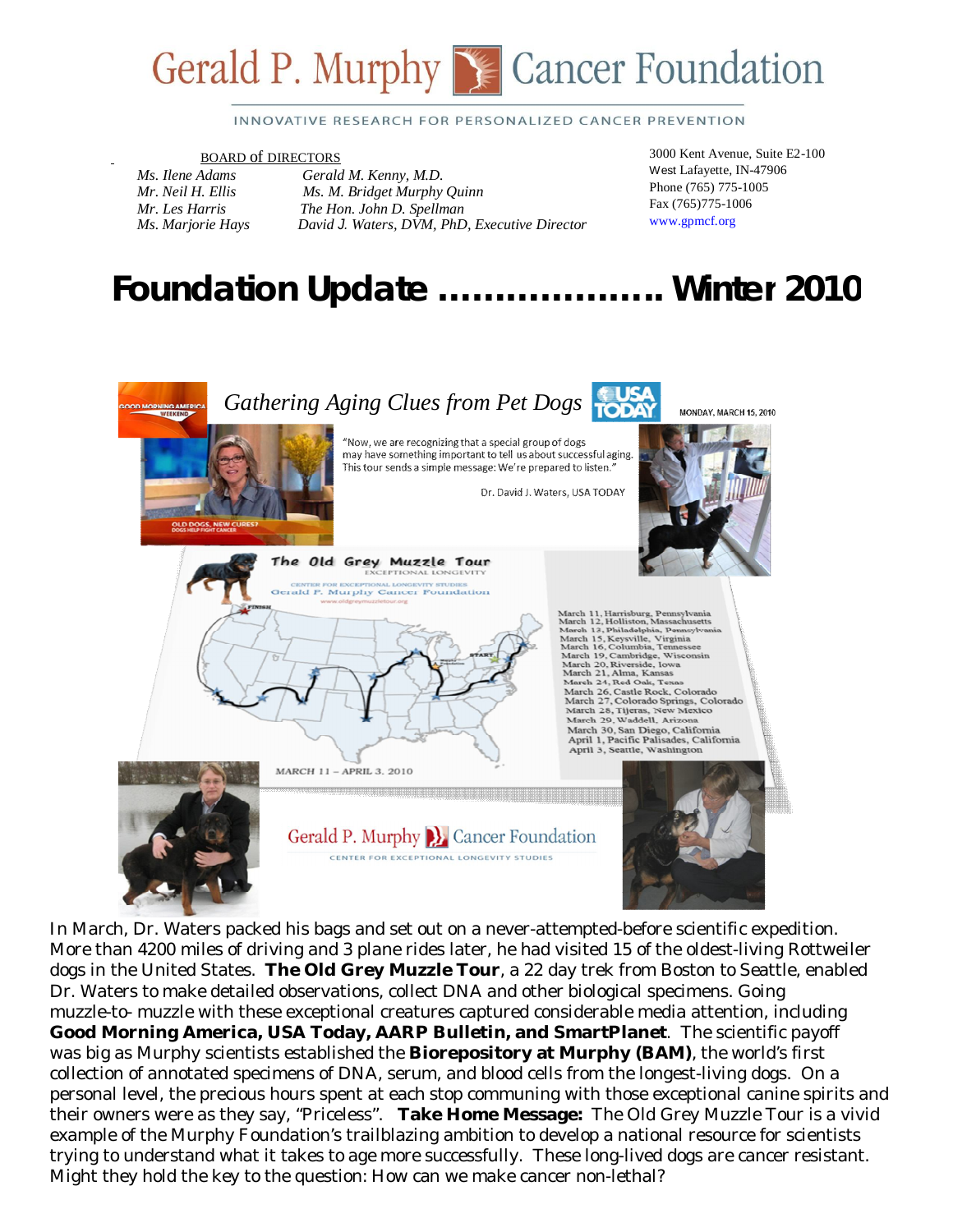#### *Inside This Issue*

From the outside, research looks like orderly progress. But on the inside, research is a process filled with just a tad bit of permanence and a whole lot of flux. It's more like whitewater rafting than spending an afternoon on a calm, shimmering lake. As you read our stories, you'll get a glimpse at the ways we are exploring how to live longer and healthier. We hope you will get caught up in our brand of adventuring the joy of discovery, the reward of learning, and all of the challenges that still lie ahead.

# **Updates**

#### **Continuing Research on the Health Benefits and Risks of Selenium**

**Supplementation** — More than three decades of laboratory and animal studies indicate that selenium is a cancer-fighting nutrient. But in 2009, investigators published the disappointing results of SELECT — daily selenium supplementation did not reduce prostate cancer risk in this prevention trial of more than 32,000 men. Today, in a post-SELECT world, many scientists have abandoned their work on selenium as a dead end. We haven't because we believe the critical selenium-cancer question remains unanswered: Who will benefit from daily selenium supplementation? We think SELECT missed the target, enrolling too many men who were already replete with the cancer-fighting nutrient. Our paper published in September 2010 in the scientific journal *Dose Response* takes a bold, important step toward nailing down the optimal selenium level for cancer risk reduction. Teaming up with **Dr. Gerald F. Combs, Jr. at the USDA's Grand Forks Health Nutrition Research Center**, we continue to probe for markers in the blood that might assist in identifying who would benefit from additional selenium and those at risk for adverse effects of oversupplementation, such as diabetes. The collaborative work with Dr. Combs entitled, "Predicting Dietary Selenium Needs to Achieve Target Blood Selenium Levels," has been submitted for publication in the *American Journal of Clinical Nutrition*. **Take Home Message**: More of a good thing is not necessarily better. The temptation to "Pop selenium" must yield to a more nuanced maxim: "It pays to get your selenium level right." **Cheri Suckow, R.N.** at the Murphy Foundation will help you get it right with the SeleniumHealth™ toenail test. www.seleniumhealthtest.org

**To Get Health Messages Right, Language Matters** – Scientists are continuously seeking to better understand the world. Murphy scientists have learned something: **Language is not only**



**the gateway to better communication, it is the gateway to better thinking.** The year 2010 witnessed a growing appreciation by Murphy scientists for the importance of using precise language in our scientific work. In April 2010 we published the paper, "It's a U-Shaped World: A Batesonian Prescription for Promoting Public Health" in *ETC, The Journal of the Institute for General Semantics*. "It's safe to say that we are the first cancer scientists to publish in this language journal. It just shows how serious we are about getting health messages right," said **Emily Chiang, Research Scientist and co-author of the manuscript.** In June 2010, the Murphy Foundation organized and sponsored a symposium at the **11th Annual Convention of the Media Ecology Association**, which convened at the University of Maine. The symposium entitled, "Media Ecology and Health Promotion in a U-Shaped World"

offered perspectives from scientists, science writers, and the media on the accuracy of health messages. **Take Home Message**: When it comes to your health, Murphy scientists are taking a leadership role in helping you find news you can use.

**Pet Dogs : Gerontology's Emerging Workhorse** – In January 2010, Dr. Waters was invited by the **National Academies of Sciences** to write a paper on the value of pet dogs for studying human aging, as part of a special compilation of articles on animal models of human aging. Thirteen years ago in 1997, the last time the compilation was crafted by scientists in the aging field, dogs were missing in action; dogs were not perceived as able workhorses in this field of science. Today, thanks largely to our pioneering work in Rottweilers, that has all changed. **Move over worms and files, make room for man's best friend**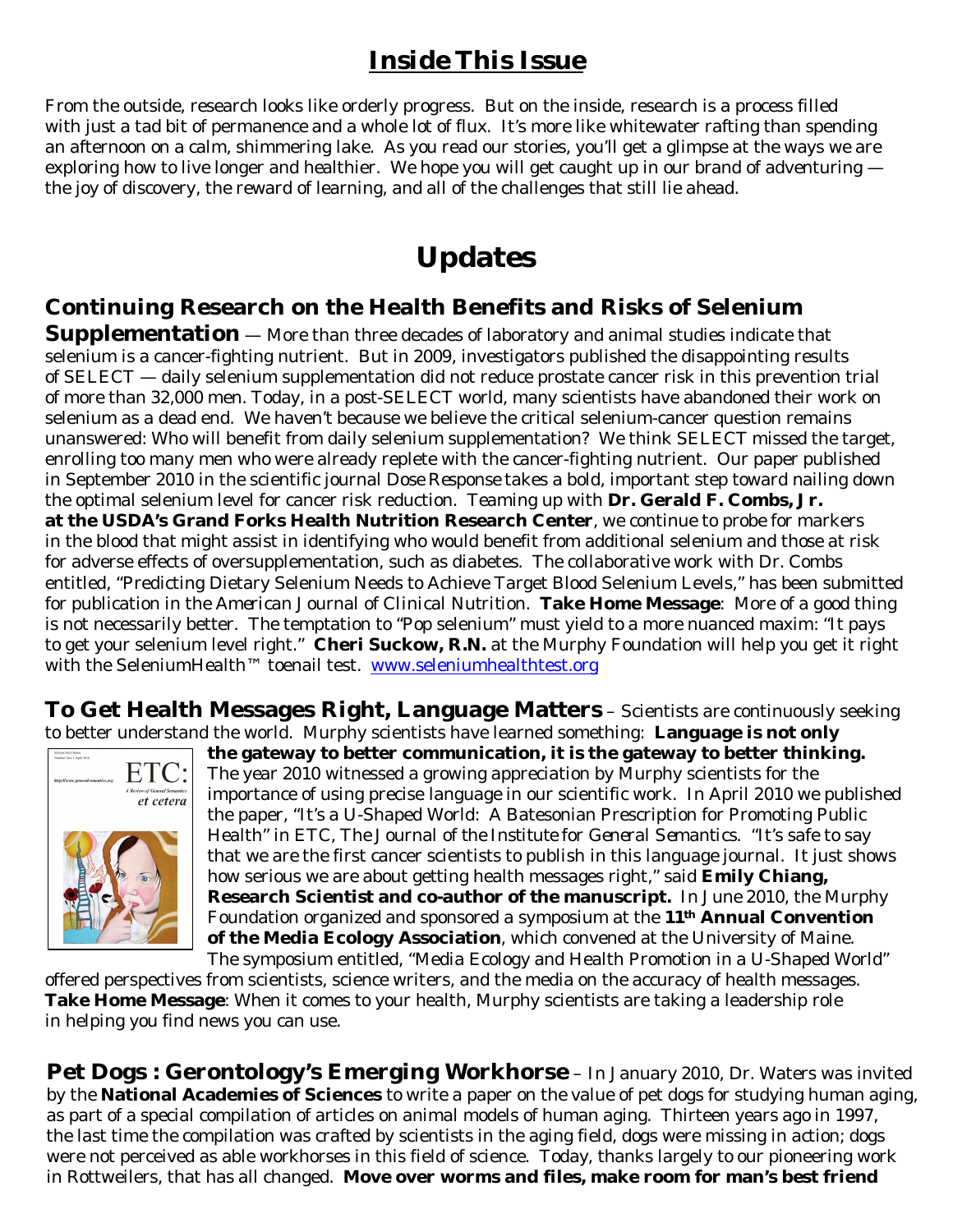

Advertisement from 1893

**to teach us about the aging process. Take Home Message:** When it comes to how dogs might help to promote healthy human aging, scientific thinking has come a long way from 100 years ago when followers of **Professor Brown-Sequard** were injecting people with extracts of dog testicles, a practice touted for its rejuvenating effects. Today, researchers at the Murphy Foundation are harnessing pet dogs for serious, systematic study of the secrets behind successful aging.

# **Shorts**

**The PSA Test: Can An Old Dog Do New Tricks?** – More than 30 years ago, Dr. Gerald Murphy led the scientific team that discovered the protein called **prostate-specific antigen (PSA).** During the last 15 years, the PSA test has developed into the most widely used blood test for early detection of cancer. An elevated PSA is often a sign of prostate cancer and up until recently a PSA of 4.0 was considered a clean cut-point, separating normal from abnormal values. In 2004, **Dr. Ian Thompson and colleagues** published intriguing results from a large group of men that really muddied the waters. Thompson found that *lots of men with PSA less than 4.0 were harboring prostate cancer.* No longer could patients and urologists hang their hats or their decisions to biopsy on the 4.0 value. The old dog – the PSA test – seemed to be sinking deeper into the mud. But new findings published this year, raised an exciting new possibility – the PSA test might have **new value if used as part of a more individualized strategy to assess prostate cancer risk**. The research, published in the *British Medical Journal* by **Hans Lilja and colleagues**, suggests that a single PSA test at 60 years of age or younger might be able to stratify men into high risk and low risk categories. Men in the high risk category should be followed closely for signs of prostate cancer. Men in the low risk category might not ever require another PSA test again. Now that's a new trick! **The American Cancer Society** recommends that all men be given the opportunity to make an informed decision about engaging in early prostate cancer detection. Moving forward, the Murphy Foundation will be exploring the prospect of personalizing risk assessment using the PSA test, because it fits precisely within our vision of personalizing cancer prevention. If you want to learn more about how this new thinking might affect how you use the PSA test, please contact us.

#### **When it Comes to Successful Aging, Ovaries Matter** – Results of a study of 29,000



women by **Dr. William Parker and colleagues** suggest keeping ovaries longer may provide health advantages for women. The dividends attributed to keeping ovaries, rather than losing them at the time of hysterectomy surgery, include protection from cancer and heart disease, and greater life expectancy. Our research findings from pet dogs parallel the findings in women and appeared in the December 2009 issue of *Aging Cell*, the world's highest impact publication in the fields of gerontology and geriatrics. We showed that female dogs that keep their ovaries longer,

live longer. Of course, this flies in the face of 40 years of the routine practice of early spaying as a health promoting procedure in pet dogs. This summer, new research on rodents reported by **Dr. Sherman Silber and colleagues** indicated that transplanting young ovaries into old females can push longevity. This raises the intriguing possibility that frozen ovary slices might someday be used to rejuvenate women at critical periods during the aging process. **Take Home Message:** Work from women, dogs, and mice are pointing to a new research need – **defining the window of ovary exposure that optimizes healthy longevity.** When it comes to ovaries and longevity, timing might be everything. The ovary – longevity connection figures to be a fertile area of research. Stay tuned for what pops out next.

**Murphy Foundation Selects Parke County, Indiana as Training Site** – This summer the Murphy Foundation established the **Parke County Cancer Prevention Fund honoring Drs**. **Joseph and Richard Bloomer**, the two physicians who served this rural community for more than a half-century. "In an important way, the Murphy Foundation is helping us work toward a real solution to the cancer problem, orchestrating a county-wide effort to promote healthy lifestyle," said **Marjorie Hays**, who is coordinating education and communication volunteers. The Murphy Foundation has made